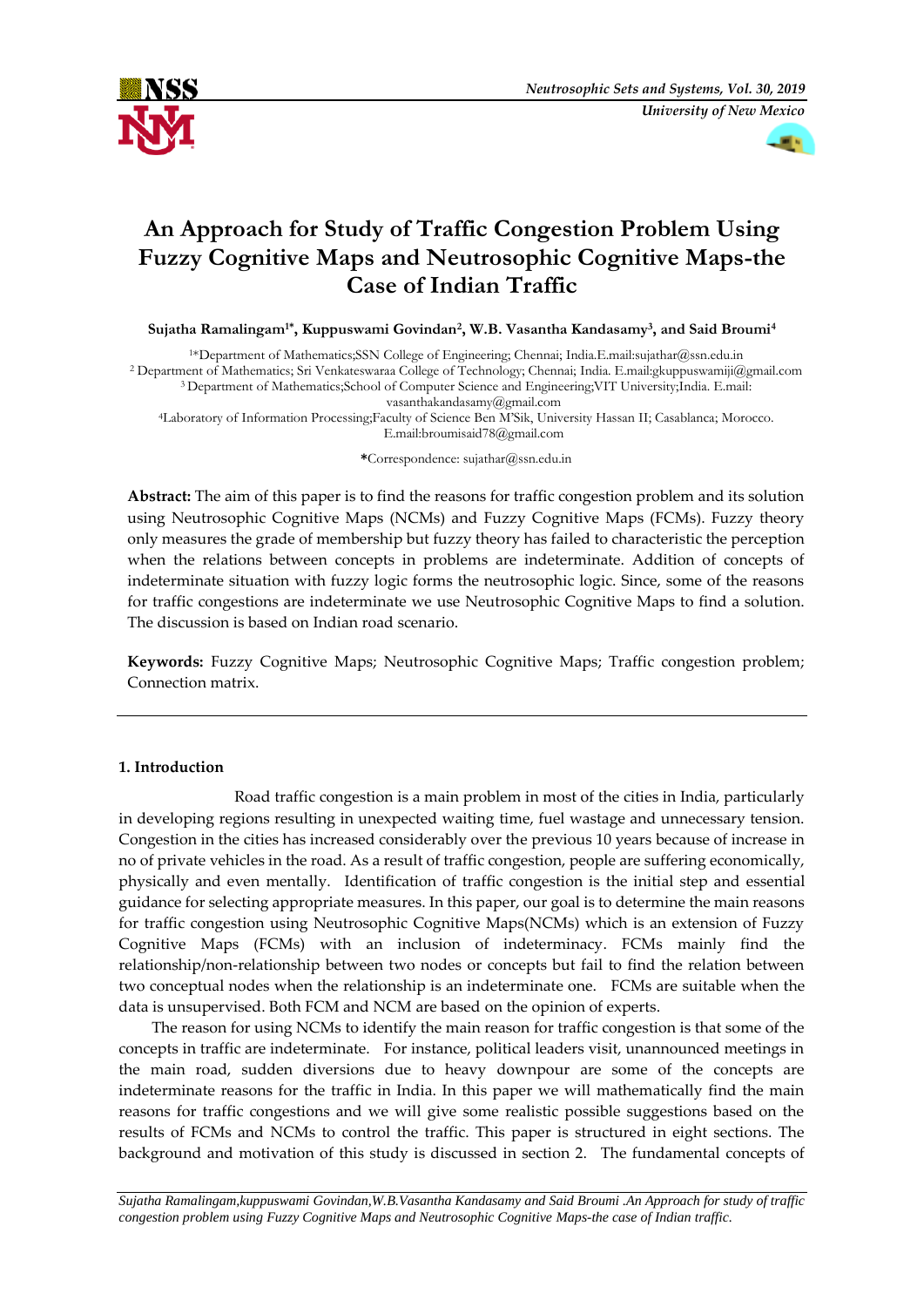FCMs and NCMs are given in section 3. In Section 4 an experimental example is detailed. Then, in fifth section the comparison of expert's opinion is analysed and in Section 6 conclusions are exposed. Finally in the seventh section suggestions are given to reduce the traffic congestion based on the conclusion of NCMs and FCMs.

## **2. Background and Motivation**

 Zadeh [26] introduced the concept of fuzzy set theory in 1965. In crisp set, membership function  $\mu_A$  maps the set of all elements in the universal set 'X' to the set  $\{0, 1\}$ , whereas in fuzzy set each element in 'X' is mapped to the set [0,1] by the membership function  $\mu_A$ . Fuzzy set is 'vague boundary set' when compared with crisp set. Table.1 helps to understand the basic concepts of fuzzy set and neutrosophic set in a better way.

| <b>Fuzzy set</b>                                                      | Neutrosophic set                                                            |  |  |  |
|-----------------------------------------------------------------------|-----------------------------------------------------------------------------|--|--|--|
| Fuzzy set gives only the degree of membership                         | The Neutrosophic set gives the degrees of                                   |  |  |  |
| of an element $x \in A$ .                                             | membership,<br>indeterminacy,<br>and                                        |  |  |  |
|                                                                       | non-membership of the element $x \in A$ .                                   |  |  |  |
| Example: $\mu$ (0.3) $\in$ A means probability of 30%                 |                                                                             |  |  |  |
| $'x'$ belong to the set A.                                            | Example: $\mu$ (0.5,0.3,0.2) $\in$ A means probability of                   |  |  |  |
|                                                                       | 50% 'x' belong to the set A 20% 'x' is not in                               |  |  |  |
| In more practical example, we say there will be                       | A and 30% is undecided. Also we say 50% there                               |  |  |  |
| a chance of 30% traffic tomorrow in the city.                         | will be a traffic tomorrow, 20% no traffic and 30%                          |  |  |  |
| Here the degree of non-membership funcion is                          | is indeterminate.                                                           |  |  |  |
| not discussed.                                                        |                                                                             |  |  |  |
| Max, Min operations in Fuzzy sets                                     | Operations are entirely different.                                          |  |  |  |
|                                                                       |                                                                             |  |  |  |
| Example: For any two fuzzy sets $A$ and $B$ in                        | Example: For any two neutrosophic sets $A$ and $B$ ,                        |  |  |  |
| $X$ their union is defined by the membership                          | $\mu(T_1, I_1, F_1) \in A$ and $\mu(T_2, I_2, F_2) \in B$ then $\mu((T_1 +$ |  |  |  |
| function $\mu_{A\cup B} = \max(\mu_A(x), \mu_B(x)) \forall x \in X$ . | $(T_2)-(T_1*T_2)$ , $(I_1+I_2)-(I_1*I_2)$ , $(F_1+F_2)$                     |  |  |  |
|                                                                       | $(F_1 * F_2) \in A \cup B$ .                                                |  |  |  |
| In fuzzy theory, fuzzy numbers are used.                              |                                                                             |  |  |  |
| Example:Triangular fuzzy number, trapezoidal                          | In neutrosophic theory, neutrosophic numbers are                            |  |  |  |
| fuzzy etc.                                                            | used denoted by $a + Ib$ where $a, b \in R$ .                               |  |  |  |
|                                                                       | Example: Trapezoidal neutrosophic number.                                   |  |  |  |

|  |  |  |  |  |  |  |  |  | <b>Table 1:</b> Comparison of Fuzzy set and Neutrosophic set |  |  |
|--|--|--|--|--|--|--|--|--|--------------------------------------------------------------|--|--|
|--|--|--|--|--|--|--|--|--|--------------------------------------------------------------|--|--|

FCM is a combination of fuzzy logic and cognitive mapping. Fuzzy cognitive map was introduced by Bart kosko [11] in 1965 as an extension of cognitive maps, powerful equipment for modelling of dynamical systems. As a data representation and logic technique, it depicts a system in a structure that corresponds strongly to the way humans observe it.

 Due to its simplicity, FCM was applied to many diverse scientific areas including medicine [16,22],software engineering [21], transportation [24] and so on. Many methods of FCM modelling and/or extension of FCM for modelling dynamical systems have been proposed in [4,5,6,7,8,9,14,15,17,19,22,.23]. Smarandache and Vasantha Kandasamy W.B[25] introduced the concept of indefinite statistics called Neutrosophic Cognitive Maps (NCMs) as generalizations of FCMs. Like FCMs, NCMs also many applications in practical life. We listed few here. Abdel-Basset et al [1] used NCMs to solve the transition difficulties of IoT-based enterprises. Real time applications of NCMs is given in [2,3,12,13,20]. Kalaichelvi et al[10] used NCMs to identify the problems faced by girl students who got married during the period of study. In another applications,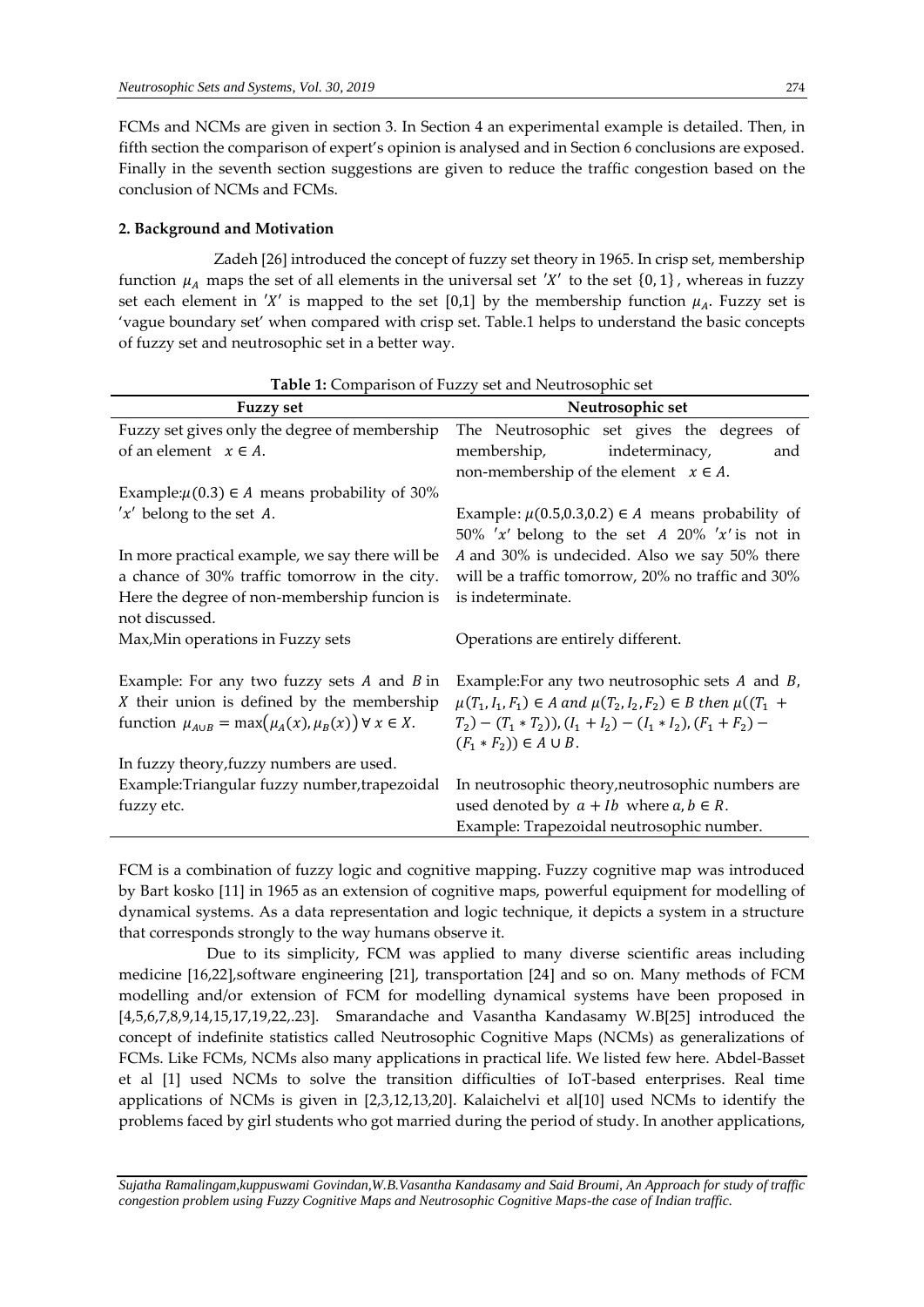Rahunathan Anitha et al. [18] used NCMs for raga classifications using musical features. This is the first approach used NCMs in transportation field.

#### **3. Fundamental concepts of FCMs and NCMs**

A directed graph representing concepts like policies, events etc as nodes and causalities as edges is FCM denoted as  $(c_1,c_2,c_3...c_n)$ . The edge weights between the concepts denote the causal relationship between them. Weight  $e_{ij} = 1$  denotes increase (or decrease) leading to a corresponding increase (or decrease) in the other. Weight  $e_{ij} = -1$  means vice versa; weight  $e_{ij} =$ 0 means no relation between them. Thus edge weight is from the set {0,1,−1}. Weights of the directed edges are denoted by the connection matrix  $M = (e_{ij})$ , with diagonal entries as zero. The indeterminacy between the concepts cannot be captured by FCMs. In such circumstances Neutrosophic Cognitive Map (NCM) can be used. NCM is similar to FCM;  $e_{ij} = I$  if the relation or effect of  $C_i$  on  $C_j$  is an indeterminate. Dotted lines denote indeterminacy of an edge between two vertices. The neutrosophic adjacency matrix is  $N(E)$ . To derive conclusions from the FCM, the instantaneous behaviour of each node is given as an input vector  $A = (a_1, a_2, \dots, a_n)$  where  $a_i \in$ {0,1} ; 0 represents OFF and 1 represents ON position. The hidden pattern is the equilibrium state of the FCM. If the equilibrium state is a unique state vector, then is called fixed point. The dynamical system goes round and round when the causality flows through the edges like a cycle starting with concept  $C_i$  and ending at  $C_i$  when  $C_i$  is switched ON.

In order to find the hidden pattern, the instantaneous input vector  $A_1 = (a_1, a_2, \dots, a_n)$ is passed into a dynamical system i.e. FCM or NCM. This is done by multiplying  $A$  with matrix  $E$ or  $N(E)$ . Let us consider  $N(E)$ . Let.  $A * N(E) = (b_1, b_2, ..., b_n)$ . With the threshold operation,  $b_i$  is replaced by 1 if  $b_i > k$  and  $b_i$  by 0  $b_i < k$  (k-a suitable positive integer) and  $b_i$  by I if  $b_i$  is not an integer. This vector is further updated by making the corresponding entries as 1 for the concepts in the ON position of the input. The resultant vector after thresholding and updating is  $A_2$ . This procedure is repeated till we get a limit cycle or a fixed point.

The pseudo code for the Traffic Congestion Problem is

- Collect the concepts (nodes) for the Traffic congestion problem.
- Obtain the connection square matrix  $E, N(E)$  and the corresponding graph, neutrosophic graph through expert opinion.
- Set the concept  $C_i$  (i=1, 2, 3,..., n) in ON-State.
- Multiply  $C_i$  (i=1, 2, 3,..., n) with  $E$ ,  $N(E)$  and threshold value is calculated by assigning 1 to the first state and for the values  $> 0$  to get  $C_2$ .
- Multiply  $C_2$  with  $E/N(E)$  and repeat the procedure to get the fixed point.
- Similarly proceed the above process for the remaining state vector and find the hidden pattern and the indeterminacy in the traffic congestion problem.

 Both FCM and NCM are based on experts' opinion. To avoid biasness, it is essential to consider more than one expert. Now we will see the difference between the FCMs and NCMs in Table 2.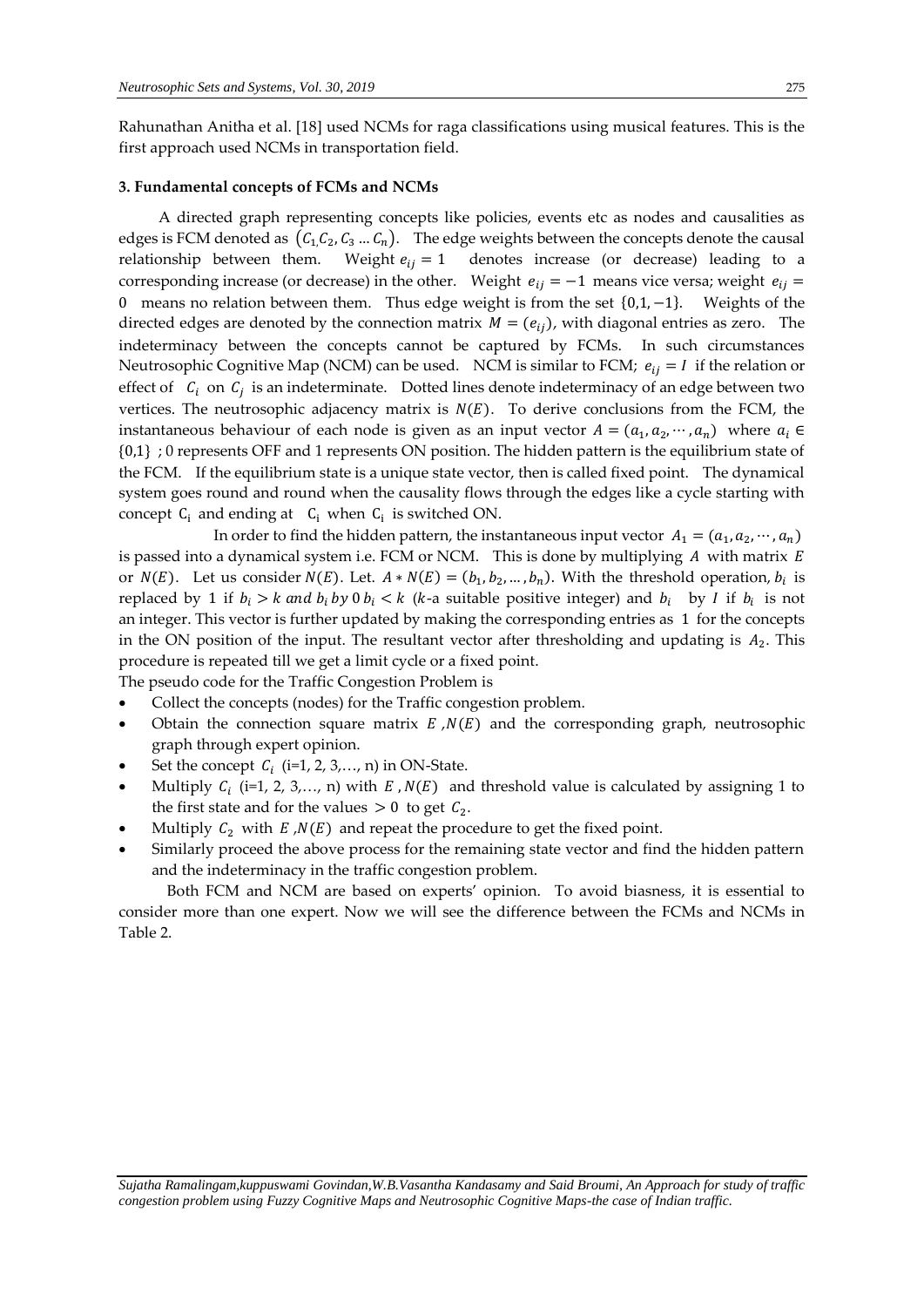| <b>Neutrosophic Cognitive Maps</b>                                                                                                                                  | <b>Fuzzy Cognitive Maps</b>                                                                                |  |  |
|---------------------------------------------------------------------------------------------------------------------------------------------------------------------|------------------------------------------------------------------------------------------------------------|--|--|
| the possibility to consider that the relation cognitive maps.                                                                                                       | In neutrosophic cognitive maps we have We are not having such concepts in fuzzy                            |  |  |
| between two vertices is indeterminate                                                                                                                               |                                                                                                            |  |  |
| (unknown), denoted by "I".                                                                                                                                          |                                                                                                            |  |  |
| <b>NCMs</b><br>unsupervised data. NCM has meaning only unsupervised datas.<br>when the relation between at least two concepts<br>$C_i$ and $C_i$ are indeterminate. | cannot be applied for all Fuzzy cognitive maps are applicable to all                                       |  |  |
| Neutrosophic graphs have the values                                                                                                                                 | Fuzzy cognitive maps are directed fuzzy graphs                                                             |  |  |
| $(T, I, F)$ for vertices and for edges in which the                                                                                                                 | with the edge set belong to $\{-1,0,1\}$ .                                                                 |  |  |
| indeterminacy is denoted by dotted lines [20];<br>whereas NCMs are directed neutrosophic                                                                            |                                                                                                            |  |  |
| graphs with the weights of the edges are from                                                                                                                       |                                                                                                            |  |  |
| the set $\{-1,0,1,1\}$ .                                                                                                                                            |                                                                                                            |  |  |
|                                                                                                                                                                     | Let $M_{\rm t}$ and $M_{\rm p}$ be any two FCMs or NCMs working on the same set of concepts. We consider a |  |  |

 $\rm \eta_{2}$  be any two FCMs or NCMs working of state vector  $X = (a_1, a_2, \dots a_n)$  where  $a_i \in \{0, 1, I\}$ . Let the resultant of X on  $M_1$  and  $M_2$  be  $Y_1$  and  $Y_2$ . The Kosko-Hamming distance between them is denoted by  $d_k(Y_1, Y_2)$ . Using the definition of Kosko-Hamming distance we can find how far two experts have the same opinion or differ upon a given consequential state vector. By this comparison, one can get the variation or the maximum deviated state vectors for a particular concept which can be specially analysed to identify the cause of such variation.

#### **4**. **Description of the traffic congestion problem**

India is a country which is one of the major non-lane road network in the world. The traffic congestions are frequent problem in India. India is one of the quick developing country in the world which have the peak density of public and private vehicles. It is very hard to maintain traffic in India. High traffic congestion problem is the consequence of variable expected and unexpected factors. In this paper we list all the reasons for the traffic congestion problems and we identity the main reasons to control the traffic using FCMs and NCMs. The concepts for the traffic congestion problem are identified. The connection matrices for FCM and NCM are constructed based on the experts opinion.

The different reasons considered to study the traffic congestion problem are:

 $C_1$  – Traffic congestion

 $C_2$  – Increase in no number of private vehicles in the road

 $C_3$  – Damage of roads (construction of drainages, metro train)

 $C_4$  –Present roadwidth conditions (depending on the number of vehicles the road width is not expanded)

 $C_5$  – Special occurrences (such as religious functions, special road meetings, dharnas etc)

 $C_6$  – Sudden signal failure

 $C_7$  – Vehicle parking in main road (due to increase in vehicles and non-availability of parking facilities).

 $C_8$  – Accidents

 $C_9$  –Inadequate enforcement of traffic rules.

*Sujatha Ramalingam,kuppuswami Govindan,W.B.Vasantha Kandasamy and Said Broumi, An Approach for study of traffic congestion problem using Fuzzy Cognitive Maps and Neutrosophic Cognitive Maps-the case of Indian traffic.*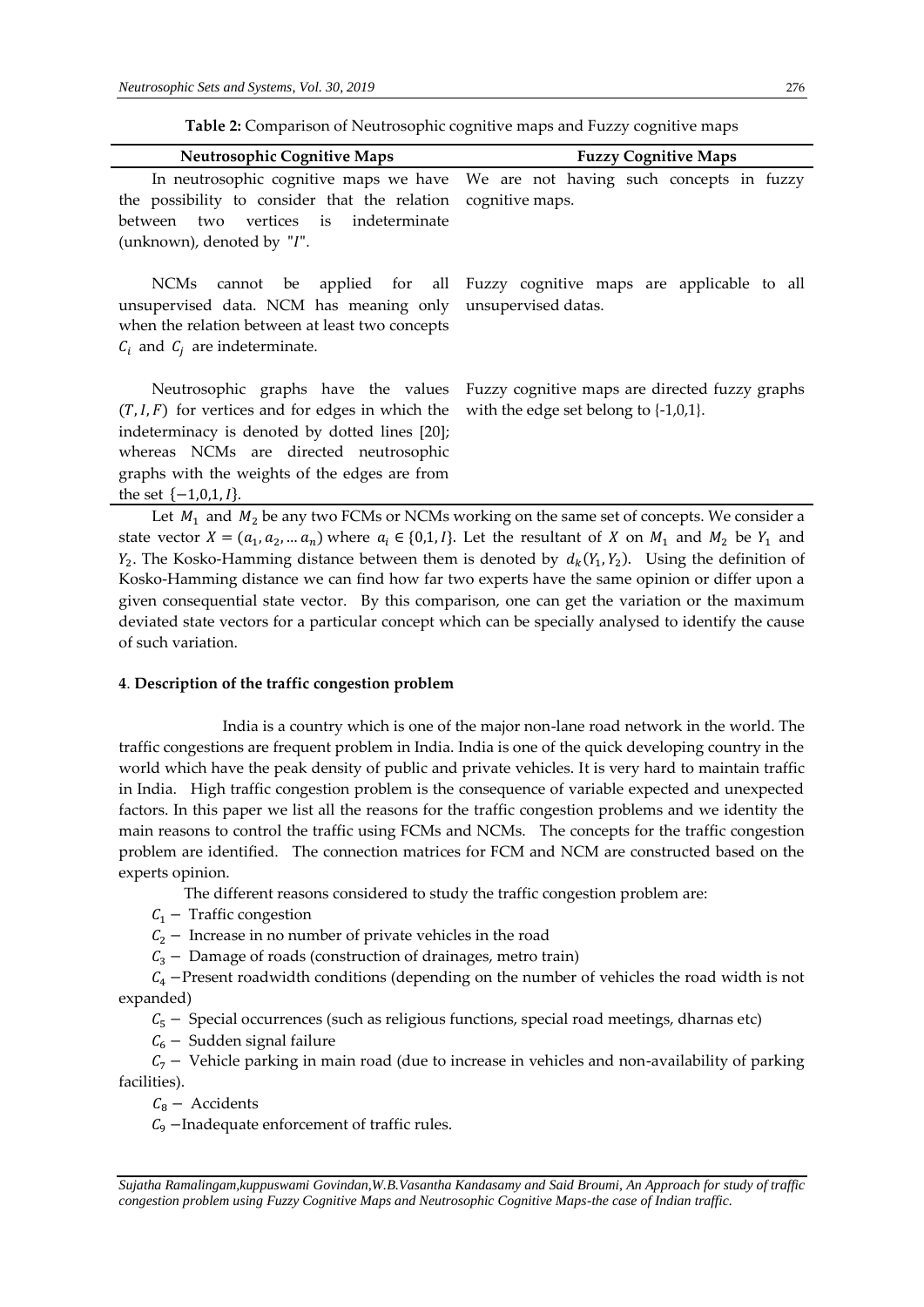The above nine main reasons for the traffic congestion problem we considered for our study. In Figure 1 we give the directed graph as well as the connection square matrix  $E$  by the first expert's opinion.



**Figure-1:** Directed graph given by the first Expert for the traffic congestion problem. The connection square matrix E to the above directed graph is given below:

$$
C_1 \ C_2 \ C_3 \ C_4 \ C_5 \ C_6 \ C_7 \ C_8 \ C_9
$$
\n
$$
C_1 \begin{bmatrix} 0 & 1 & 0 & 1 & 0 & 0 & 1 & 0 & 1 \\ 1 & 0 & 0 & 0 & 0 & 0 & 1 & 1 & 0 \\ 0 & 0 & 0 & 0 & 0 & 0 & 1 & 1 & 0 \\ 0 & 0 & 0 & 0 & 0 & 0 & 0 & 1 & 0 \\ 1 & 0 & 0 & 0 & 0 & 0 & 0 & 1 & 0 \\ 0 & 0 & 0 & 0 & 0 & 0 & 0 & 0 & 0 \\ 0 & 0 & 0 & 0 & 0 & 0 & 0 & 0 & 0 \\ 0 & 0 & 0 & 0 & 0 & 0 & 0 & 0 & 0 \\ 0 & 0 & 0 & 0 & 0 & 0 & 0 & 0 & 0 \\ 0 & 0 & 0 & 0 & 0 & 0 & 0 & 0 & 0 \\ 0 & 0 & 0 & 0 & 0 & 0 & 0 & 0 & 0 \\ 0 & 0 & 0 & 0 & 0 & 0 & 0 & 0 & 0 \end{bmatrix}
$$
\n
$$
(1)
$$

Case-1: Suppose we take the state vector  $A_1 = (1,0,0,0,0,0,0,0,0)$  in ON State. We will see the effect of  $A_1$  on  $E$ .

$$
A_1E = (0,1,0,1,0,0,1,0,1)
$$
  
\n
$$
\rightarrow (1,1,0,1,0,0,1,0,1)
$$
  
\n
$$
= A_2.
$$
  
\n
$$
A_2E = (4,1,0,1,0,0,2,2,1)
$$
  
\n
$$
\rightarrow (1,1,0,1,0,0,1,1,1)
$$
  
\n
$$
= A_3
$$
  
\n
$$
A_3E = (4,1,0,1,0,0,2,2,1)
$$
  
\n
$$
\rightarrow (1,1,0,1,0,0,1,1,1)
$$
  
\n
$$
= A_4 = A_3.
$$
  
\n(4)

For the traffic congestion problem, now we allow the first expert to give answers regarding the indeterminance between the nodes. Because NCM handles the indeterminance, the expert of the model can give suitable careful demonstration while implementing the results of the model. Using the concept of indeterminacy and based on the first experts opinion we get the following neutrosophic directed graph given in Figure-2.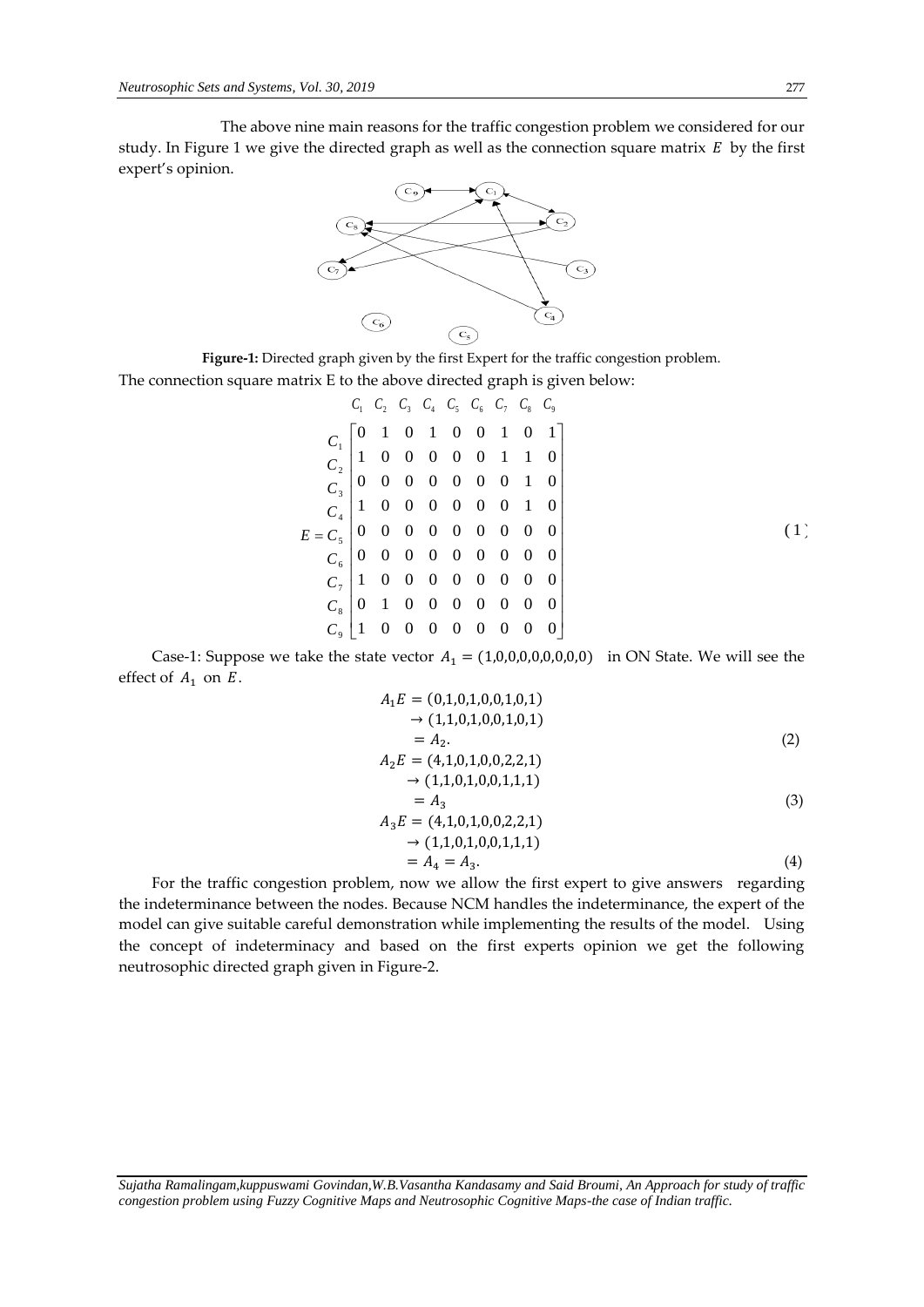Case-2: Now



**Figure-2** Neutrosophic Directed graph given by the first Expert for the traffic congestion problem.

The corresponding neutrosophic adjacency matrix N(E) related to the above neutrosophic directed graph is given below:

C<sub>1</sub> C<sub>2</sub> C<sub>3</sub> C<sub>4</sub> C<sub>5</sub> C<sub>6</sub> C<sub>7</sub> C<sub>8</sub> C<sub>9</sub>  
\nC<sub>1</sub> 
$$
\begin{bmatrix}\n0 & 1 & 0 & 0 & 1 & 1 & 1 & 1 & 1 \\
0 & 1 & 0 & 0 & -1 & 0 & 0 & 1 & 1 & 0 \\
0 & 1 & 0 & 0 & 0 & 0 & 0 & 0 & 1 & 0 \\
0 & 1 & -1 & 0 & 0 & 0 & 0 & 0 & 0 & 0 \\
0 & 1 & -1 & 0 & 0 & 0 & 0 & 0 & 0 & 0 \\
0 & 0 & 0 & 0 & 0 & 0 & 0 & 0 & 0 \\
0 & 0 & 0 & 0 & 0 & 0 & 0 & 0 & 0 \\
0 & 0 & 0 & 0 & 0 & 0 & 0 & 0 & 0 \\
0 & 0 & 0 & 0 & 0 & 0 & 0 & 0 & 0 \\
0 & 0 & 0 & 0 & 0 & 0 & 0 & 0 & 0 \\
0 & 0 & 0 & 0 & 0 & 0 & 0 & 0 & 0\n\end{bmatrix}
$$
  
\nCase-2: Now we find the effect of  $A_1 = (1,0,0,0,0,0,0,0)$  in ON state on  $N(E)$ .  
\n $A_1N(E) = (0,1,0,1,0,0,1,0,1)$   
\n $\rightarrow (1,1,0,0,1,1,0,1)$   
\n $= A_2$ .  
\n $A_2N(E) = (3 + 3I^2, 2 + I, I, -1 + I, I, I, 2, 1 + I, 1)$   
\n $= (3 + 3I, 1, I, 0, I, 1, 1, 1)$   
\n $= (1,1,1,0,1,1,1,1)$   
\n $= (3 + 2I + 2I^2, 3, 1, -1 + I, I, I, 2, 1 + 2I, 1)$   
\n $= (3 + 2I, 3, 1, -1 + I, I, I, 2, 1 + 2I, 1)$   
\n $= (3 + 4I, 3, 1, -1 + I, I, I, 2, 1 + 2I, 1)$ 

 Next,based on the opinion of second expert FCM model is constructed. Let us consider the second experts directed graph given in Figure-3 and the connection matrix of the FCM of the traffic congestion problem with the same set of attributes.

*Sujatha Ramalingam,kuppuswami Govindan,W.B.Vasantha Kandasamy and Said Broumi, An Approach for study of traffic congestion problem using Fuzzy Cognitive Maps and Neutrosophic Cognitive Maps-the case of Indian traffic.*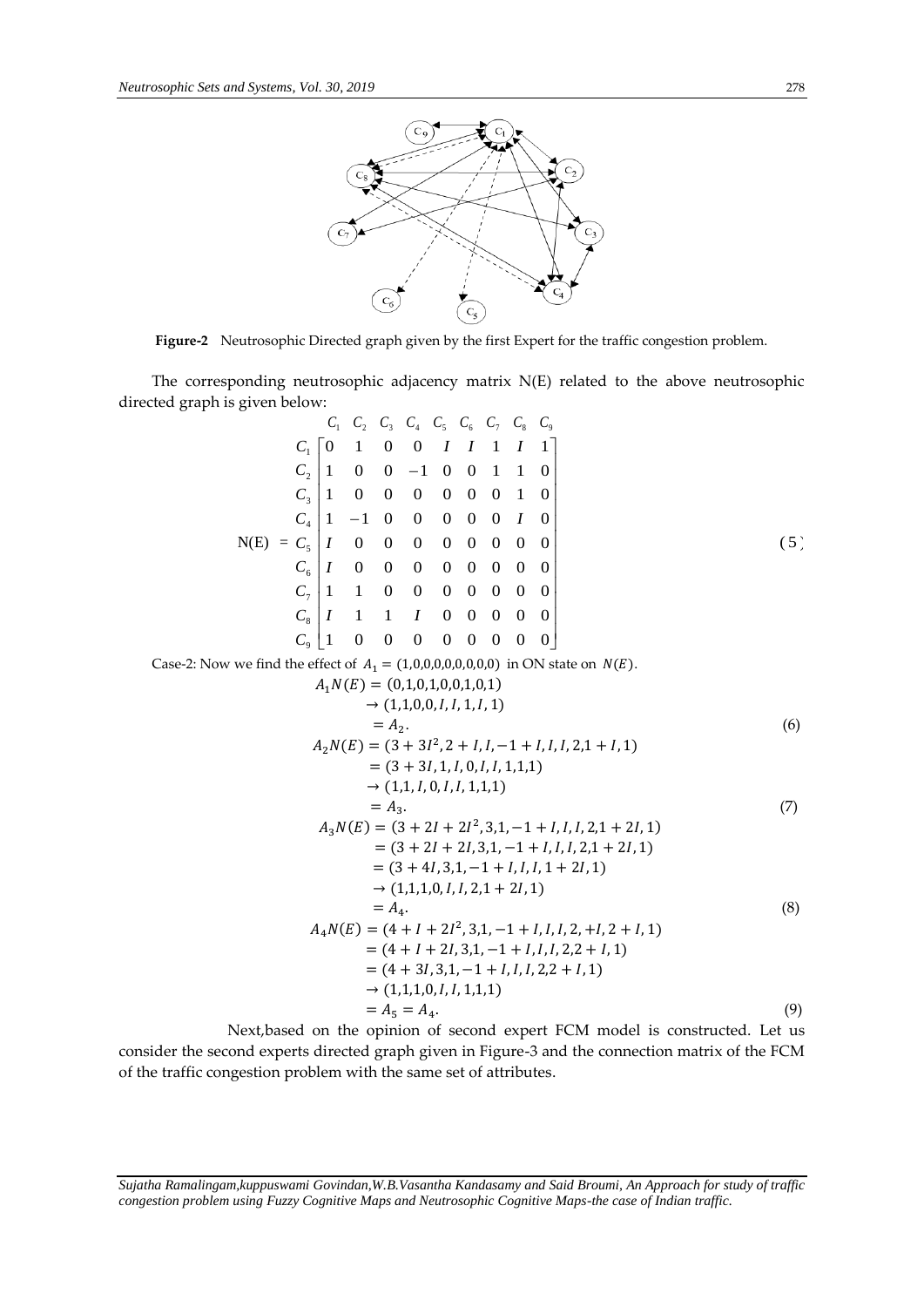

**Figure-3:** Directed graph given by the second Expert for the traffic congestion problem. The connection square matrix  $E_1$  to the above directed graph is given below:

$$
E_1 = \begin{bmatrix} C_1 & C_2 & C_3 & C_4 & C_5 & C_6 & C_7 & C_8 & C_9 \ C_1 & 0 & 1 & 1 & -1 & 1 & 0 & 1 & 1 & 1 \ C_2 & 1 & 0 & 0 & -1 & 0 & 0 & 1 & 1 & 0 \ C_3 & 1 & 0 & 0 & 1 & 0 & 0 & 0 & 1 & 0 \ C_4 & -1 & -1 & 0 & 0 & 0 & 0 & 0 & 1 & 0 \ C_5 & 1 & 0 & 0 & 0 & 0 & 0 & 0 & 0 & 0 \ C_6 & 0 & 0 & 0 & 0 & 0 & 0 & 0 & 0 & 0 \ C_7 & 1 & 0 & 0 & 0 & 0 & 0 & 0 & 0 & 0 \ C_8 & 1 & 0 & 0 & 0 & 0 & 0 & 0 & 0 & 0 \ C_9 & 1 & 0 & 0 & 0 & 0 & 0 & 0 & 0 & 0 \end{bmatrix}
$$
\n(10)

Case-3: Take  $A_1 = (1, 0, 0, 0, 0, 0, 0, 0)$  the effect of  $A_1$  on the system  $E_1$  is

$$
A_1E_1 = (0,1,0,1,0,0,1,0,1)
$$
  
\n
$$
\rightarrow (1,1,1,0,1,0,1,1,1)
$$
  
\n
$$
= A_2.
$$
  
\n
$$
A_2E_1 = (6,1,1,-1,1,0,2,3,1)
$$
  
\n
$$
\rightarrow (1,1,1,0,1,0,1,1,1)
$$
  
\n
$$
= A_3 = A_2.
$$
  
\n(12)

 Now the second expert is permitted to give his opinion including indeterminacy. The neutrosophic directed graph is drawn using this opinion given in the Figure-4.



**Figure-4** Neutrosophic Directed graph given by the second Expert for the traffic congestion problem.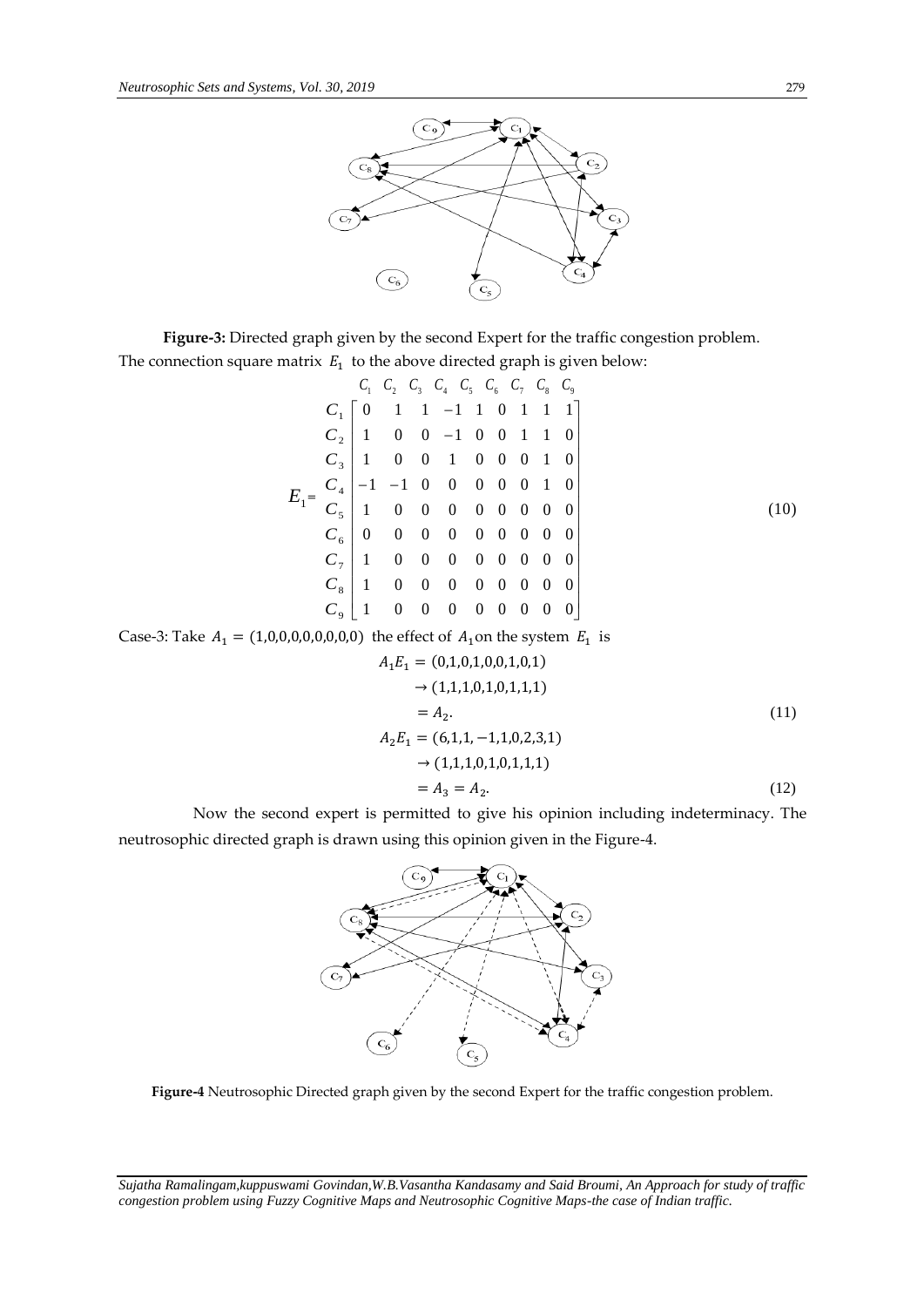The corresponding neutrosophic connection matrix is as follows:

$$
C_1 \ C_2 \ C_3 \ C_4 \ C_5 \ C_6 \ C_7 \ C_8 \ C_9
$$
\n
$$
C_1 \begin{bmatrix} 0 & 1 & 1 & 0 & 1 & 1 & 1 & 1 & 1 \\ 0 & 0 & 1 & 1 & 0 & 1 & 1 & 0 & 1 \\ 0 & 0 & 0 & 1 & 0 & 0 & 1 & 1 & 0 \\ 0 & 0 & 1 & 0 & 0 & 0 & 1 & 0 & 0 \\ 0 & 0 & 0 & 0 & 0 & 0 & 0 & 1 & 0 \\ 0 & 0 & 0 & 0 & 0 & 0 & 0 & 0 & 0 \\ 0 & 0 & 0 & 0 & 0 & 0 & 0 & 0 & 0 \\ 0 & 0 & 0 & 0 & 0 & 0 & 0 & 0 & 0 \\ 0 & 0 & 0 & 0 & 0 & 0 & 0 & 0 & 0 \\ 0 & 0 & 0 & 0 & 0 & 0 & 0 & 0 & 0 \\ 0 & 0 & 0 & 0 & 0 & 0 & 0 & 0 & 0 \end{bmatrix}
$$
\n
$$
(13)
$$
\n
$$
C_3 \begin{bmatrix} 1 & 1 & 1 & 1 & 0 & 0 & 0 & 0 & 0 & 0 \\ 1 & 1 & 1 & 1 & 1 & 0 & 0 & 0 & 0 & 0 \\ 1 & 0 & 0 & 0 & 0 & 0 & 0 & 0 & 0 \\ 0 & 0 & 0 & 0 & 0 & 0 & 0 & 0 \end{bmatrix}
$$

Case-4 Suppose  $A_1 = (1,0,0,0,0,0,0,0,0)$  is the state vector whose effect on the neutrosophic system  $N(E_1)$  is to be considered.

$$
A_1N(E_1) = (0,1,1,0,1,1,1,1,1)
$$
  
\n
$$
\rightarrow (1,1,1,0,1,1,1,1,1)
$$
  
\n
$$
= A_2.
$$
  
\n
$$
A_2N(E_1) = (4 + 3I^2, 1 + 2I, 1 + I, -1 + I, I, I, 2, 1 + I, 1)
$$
  
\n
$$
= (4 + 3I, 1 + 2I, 1 + I, -1 + I, I, I, 2, 1 + I, 1)
$$
  
\n
$$
\rightarrow (1,1,1,0,1,1,1,1,1)
$$
  
\n
$$
= A_3.
$$
  
\n
$$
A_3N(E_1) = (4 + I + I^2, 2 + I, 1 + I, -1 + 2I, I, I, 2, 2 + I, I)
$$
  
\n
$$
= (4 + I + I, 2 + I, 1 + I, -1 + 2I, I, I, 2, 2 + I, 1)
$$
  
\n
$$
\rightarrow (1,1,1,0,1,1,1,1,1)
$$
  
\n
$$
= A_4 = A_3.
$$
  
\n(16)

## **5. Comparison of experts opinion**

We now give the Kosko-Hamming distance function for the FCMs between the hidden pattern given by the two experts for the  $A_i$ 's where  $A_1 = (1,0,0,0,0,0,0,0)$ ,  $A_2 = (0,1,0,0,0,0,0,0,0)$ , ...,  $A_9 =$ (0,0,0,0,0,0,0,0,1). We tabulate them in table 3.

| $A_i$ 's            | Hidden pattern      | Hidden pattern      | $d(E, E_1)$    |
|---------------------|---------------------|---------------------|----------------|
|                     | given by $E$        | given by $E_1$      |                |
| (1,0,0,0,0,0,0,0,0) | (1,1,0,1,0,0,1,1,1) | (1,1,1,0,1,0,1,1,1) | 4              |
| (0,1,0,0,0,0,0,0,0) | (1,1,0,1,0,0,1,1,1) | (1,1,1,0,1,0,1,1,1) | 4              |
| (0,0,1,0,0,0,0,0,0) | (1,1,1,1,0,0,1,1,1) | (1,1,1,0,1,0,1,1,1) | 2              |
| (0,0,0,1,0,0,0,0,0) | (1,1,0,1,0,0,1,1,1) | (0,0,0,1,0,0,0,1,0) | 4              |
| (0,0,0,0,1,0,0,0,0) | (0,0,0,0,0,1,0,0,0) | (1,0,0,0,1,0,0,0,0) | 2              |
| (0,0,0,0,0,1,0,0,0) | (0,0,0,0,0,0,1,0,0) | (0,0,0,0,0,1,0,0,0) | $\overline{2}$ |
| (0,0,0,0,0,0,1,0,0) | (1,1,0,1,0,0,1,1,1) | (1,1,1,0,1,0,1,1,1) | 3              |
| (0,0,0,0,0,0,0,1,0) | (1,1,0,1,0,0,1,1,1) | (1,1,1,0,1,0,1,1,1) | 3              |
| (0,0,0,0,0,0,0,0,1) | (1,1,0,1,0,0,1,1,1) | (1,1,1,0,1,0,1,1,1) | 3              |

**Table 3:** Expert's opinion comparison for FCMs

Clearly from the table for the FCMs we see the experts do not agree upon the resultants and the deviations in most of the places are large. Let us compare the two experts' opinion using NCM on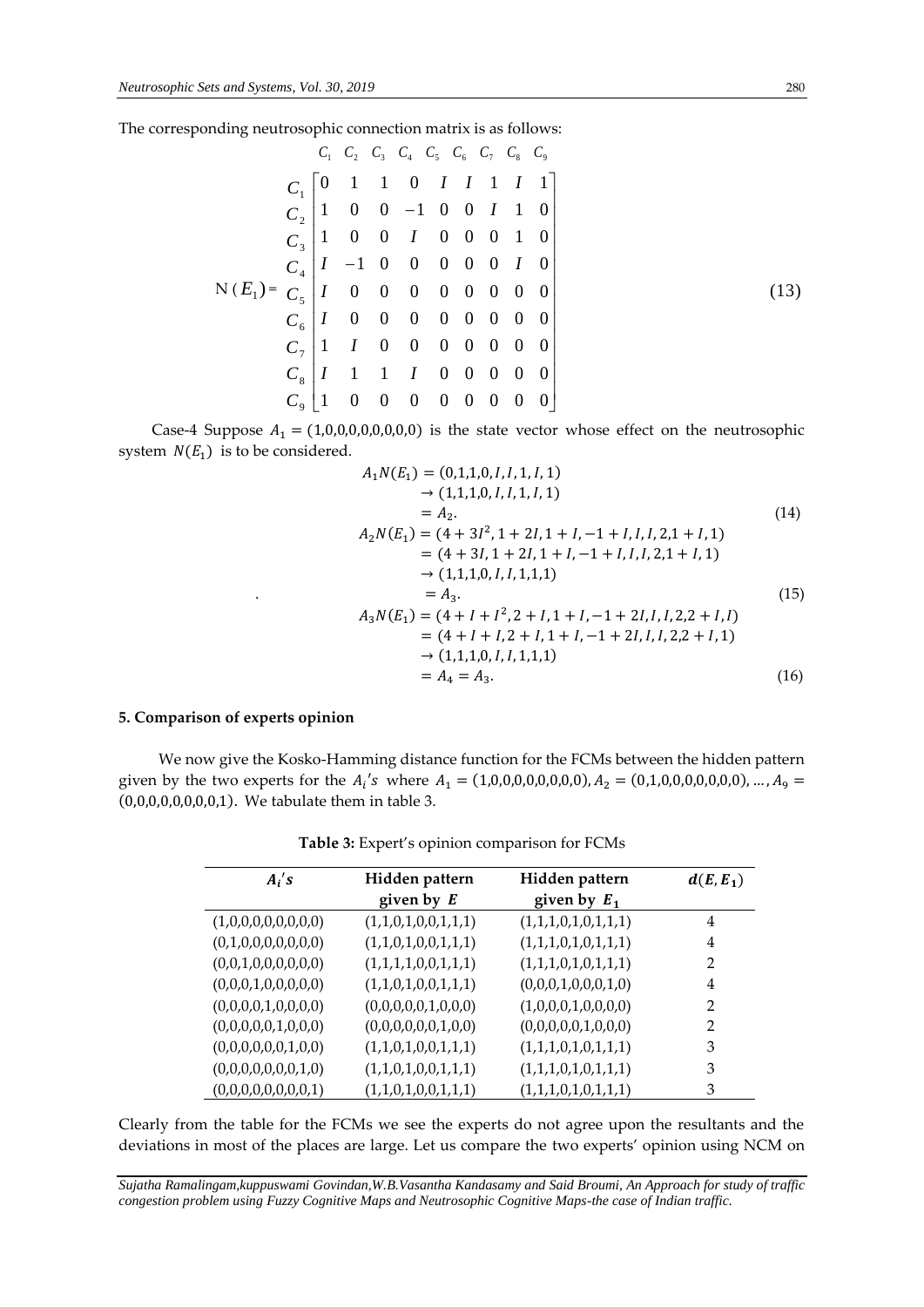the same problem. From case-3 and case-4 we are getting  $(1,1,1,0,1,1,1,1)$  as the fixed point. The Kosko-Hamming distance is 0. So both the experts have the same opinion. Simply the preface of the Kosko-Hamming distance function can give such fine results and yield of such experts' comparison. By this process we can find the experts nearness or distance.

## **6. Conclusion**

From Case-1, the result  $(1,1,0,1,0,0,1,1,1)$  is the fixed point given by FCM. According to this expert, the traffic congestion problem flourishes mainly with Increase in number of private vehicles, present road width conditions, vehicle parking in the main road, accidents, inadequate enforcement of traffic rules causes traffic congestion problem but damage of roads, special occurrences and sudden signal failures are absent in such a scenario.

 From Case-3, we are getting (1,1,1,0,1,0,1,1,1) as the fixed point by FCMs. According to this expert opinion the Damage of roads and Sudden signal failures are not the consequences for the traffic congestion problem.

From Case-2 and Case-4, we are getting the same fixed point is  $(1,1,1,0,1,1,1,1)$  by NCMs. According to the two experts, the increase or the on state of the traffic congestion problem increases with Increase in number of private vehicles, Present road width conditions, Vehicle parking in the main road, Accidents, Inadequate enforcement of traffic rules and other factors such as Special occurrences and Sudden signal failure are indeterminate.

#### **7. Some suggestions to reduce traffic congestion using FCMs and NCMs:**

 From the above conclusions of FCMs and NCMs from case-1 and case-3 we observe that increase in number of private vehicles is the main reason for the traffic congestion problem because at present we observe that most of the people having own car use them to reach even a small distance. A car can occupy minimum capacity of 4 people but, mostly only one person uses the car and occupy additional space on the main road. Further, 30 cars placed in a row it will engage atleast half kilometer on a single lane whereas, if 60 people travel in public transport, then it leads to less vehicles on the road and less pollution as well. So encouraging public transport reduces traffic congestion problem in most of the cities. It is suggested that Government can take action to run the buses frequently particularly in the peak hours. Carpooling and introducing flying trains all over the city are also the best options to reduce the traffic congestion.

 According to the result of FCMs and NCMs recognising vehicle parking control as a powerful tool in combating traffic congestion. Develop multi-level parking at major traffic generating locations with (or without) private participation. Construct multilevel parking facility at all critical sub-urban railway stations, metro railway stations, all critical bus terminals and mainly in shopping complexes. Establish the idea of community parking. Use the bottom space of flyovers for parking. Finally Government must take necessary action atleast not to decrease the present road width conditions for the free flow of traffic.

**Acknowledgments:** The authors thank the Science and Engineering Research Board, Department of Science and Technology, India for providing financial assistance for carrying out this work under the project SR/S4/MS:816/12. The authors thank SSN College of Engineering and Sri Venkateswaraa College of Technology Management for their support.

**Conflicts of Interest:** The authors declare no conflict of interest.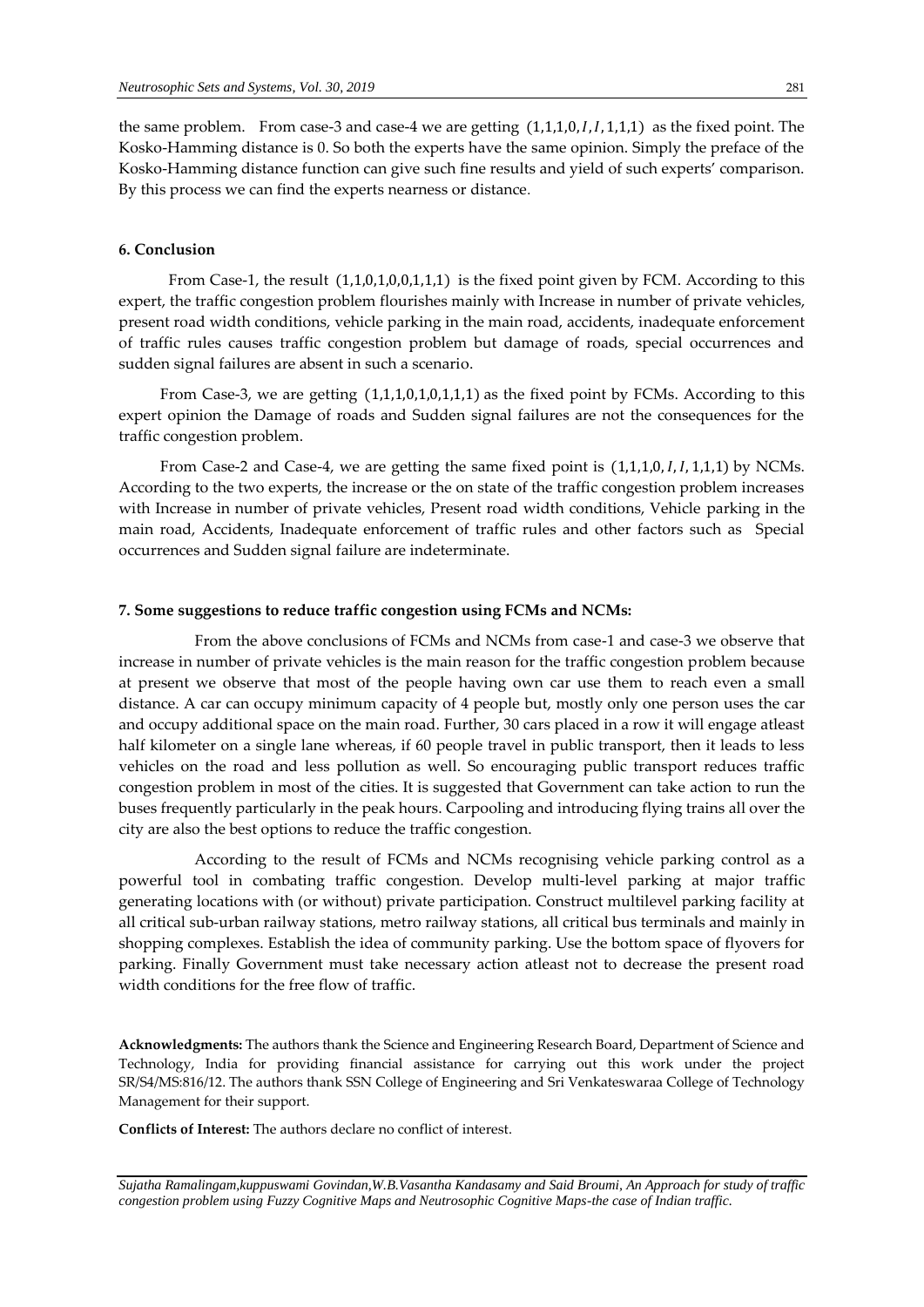# **References**

- 1. Abdel-Basset, M., Manogaran, G., Gamal, A., & Chang, V. (2019). A Novel Intelligent Medical Decision Support Model Based on Soft Computing and IoT. IEEE Internet of Things Journal.
- 2. Abdel-Basset,M.;Chang,V.; and Gamal,A. Evaluation of the green supply chain management practices: A novel neutrosophic approach. Computers in Industry,**2019**, 108, pp 210-220.
- 3. Abdel-Basset,M.;Saleh,M.;Gamel,A.;and Smarandache,F. An approach of TOPSIS technique for developing supplier selection with group decision making under type-2 neutrosophic number. Applied Soft Computing,**2019**,77,pp 438-452.
- 4. Acampora ,G.; Loia,V .On the temporal granularity in fuzzy cognitive maps.IEEE Transactions on Fuzzy Systems,**2011,**19(6),pp 1040–1057.
- 5. Aguilar,J.; Contreras,J. The FCM designer tool in fuzzy cognitive maps. Studies in Fuzziness and soft computing,**2010**, 247,pp 71–87.
- 6. Arthi,K.;Tamilarasi,A.;Papageorgiou,E.I. Analyzing the performance of fuzzy cognitive maps with non-linear hebbian learning algorithm in predicting autistic disorder. Expert Systems with applications,**2011**,38,pp 1282–1292.
- 7. Beena,P.;Ganguli,R. Structural damage detection using fuzzy cognitive maps and Hebbian learning. Applied soft computing,**2010**,11(1),pp 1014–1020.
- 8. Ding,Z.;Li,D.; and Jia,J. First study of fuzzy cognitive map learning using ants colony optimization. Journal of computational information systems,**2010**,7(13), pp 4756–4763.
- 9. Glykas,M. Fuzzy Cognitive Maps-Theories, Methodologies, Tools and Applications. Springer,**2010**, pp 1-22.
- 10. Kalaichelvi, A.; Gomathy,L. Application of neutrosophic cognitive maps in the analysis of the problems faced by girl students who got married during the period of study. [International Journal of Mathematical](https://www.researchgate.net/journal/2230-9888_International_Journal_of_Mathematical_Sciences_Applications)  [Sciences & Applications](https://www.researchgate.net/journal/2230-9888_International_Journal_of_Mathematical_Sciences_Applications) ,**2011**,1(3),pp 1–8.
- 11. Kosko, B. Fuzzy cognitive maps. International Journal of Man Machine studies,**1986**,24, pp 65–75.
- 12. Nabeeh,N.A.; Abdel-Basset,M.; El-Ghareeb,H.A.; and Aboelfetouh,A. Neutrosophic multi-criteria decision making approach for iot-based enterprises.IEEE Access, **2019**,7,pp 59559-59574.
- 13. Nabeeh, N. A.;Smarandache, F.; Abdel-Basset, M..; El-Ghareeb, H. A.; and Aboelfetouh, A. An integrated neutrosophic-topsis approach and its application to personnel selection: A new trend in brain processing and analysis. IEEE Access, **2019**,7, pp 29734-29744.
- 14. Papageorgiou,E.I.;Froelich,W. Application of evolutionary fuzzy cognitive maps for prediction of pneumonia state. IEEE Transactions on Information Technology in Biomedicine,**2012**,16(1),pp 143–149.
- 15. Papageorgiou ,E.I.; Salmeron, J.L. A review of fuzzy cognitive maps research during the last decade. IEEE Transactions on Fuzzy Systems, **2013**,21(1),pp 66-79.
- 16. Papageorgiou,E.I.;Spyridonos,P.;Glotsos,D.;Stylios,C.D.;Groumpos,P,P.;Nikiforidis,G. Brain tumor characterization using the soft computing technique of fuzzy cognitive maps. Applied Soft Computing,**2008**,8,pp 820–828.
- 17. Pedrycz,W. The design of cognitive maps: a study in synergy of granular computing and evolutionary optimization. Expert systems with applications, **2010**,37(10),pp 7288–7294.
- 18. Raghunathan Anitha.; Gunavathi,K. NCM-Based Raga Classification using musical features. International Journal of Fuzzy Systems,**2016**,19(5),pp 1603-1616.
- 19. Ruan,D.;Mkrtchyan,L. Using belief degree-distributed fuzzy cognitive maps for safety culture assessment. Advances in intelligent and soft computing,**2011**,124, pp 501–510.
- 20. Said Broumi.; Kifayat Ullah.;Assia Bakali.; Mohamed Talea.; Prem Kumar Singh.; Tahir Mahmood.; Florentin Smarandache.; Ayoub Bahnasse.; Santanu Kumar Patro.; and Angelo de Oliveira. Novel System and Method for Telephone Network Planing based on Neutrosophic Graph. Global Journal of Computer Science and Technology: E Network, Web & Security, **2018**,18(2),pp 1–10.
- 21. Salmeron ,J.L.; Lopez,C. Forecasting risk impact on ERP maintenance with augmented fuzzy cognitive maps. IEEE Transactions on software engineering,**2012**, 38(2),pp 439–452.
- 22. Salmeron,J.L.;Papageorgiou,E.I. A fuzzy grey cognitive maps-based decision support system for radiotherapy treatment planning. Knowledge based systems,**2012**,30(1),pp 151–160.